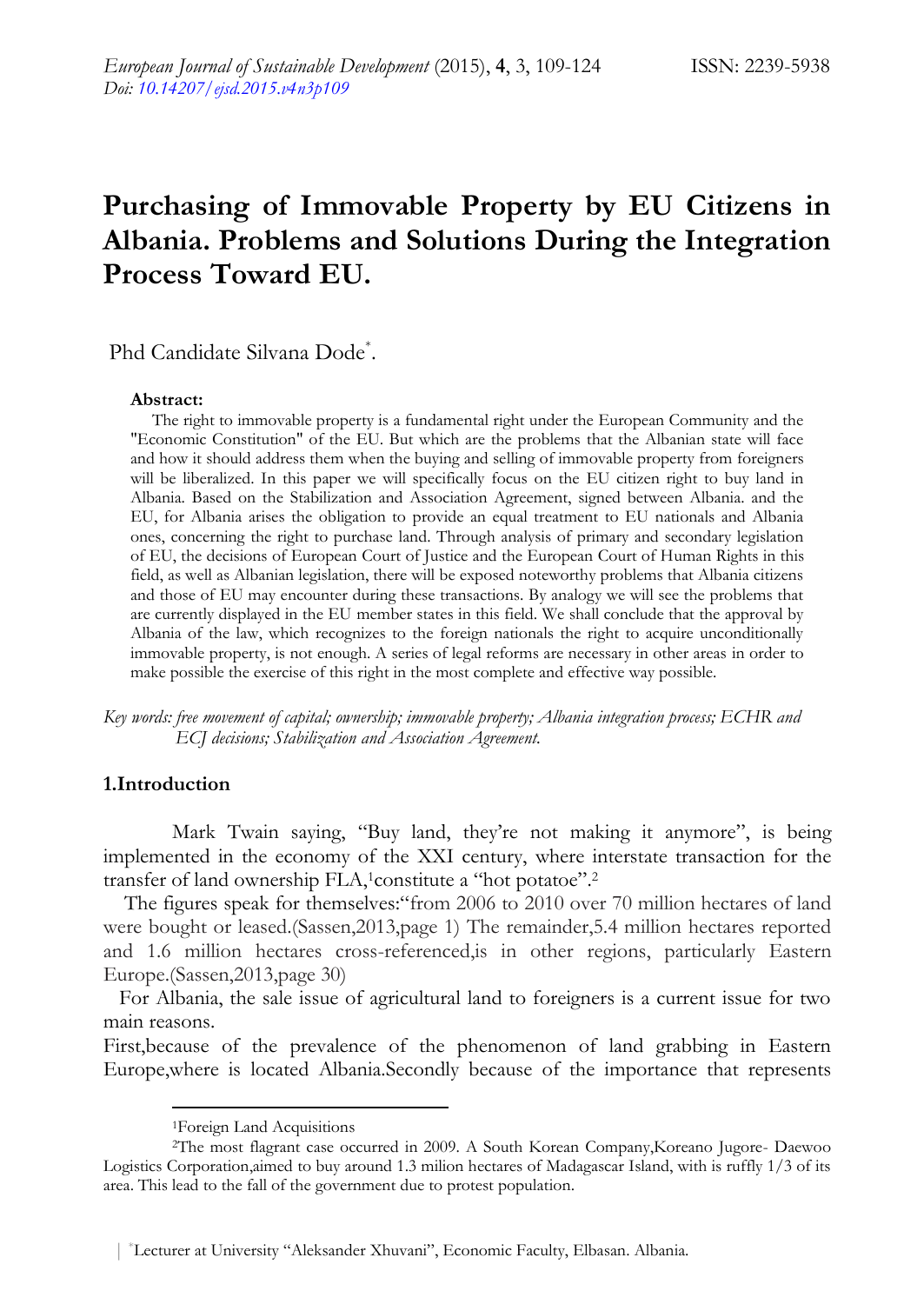agricultural land for Albania,since not only 24.2% of the total area consists of agriculture land<sup>3</sup> ,but agriculture sector has an important contribution to the country's GDP<sup>4</sup> .In general, because Albania is a developing country, "Land ownership has a distinct impact on wealth creation in developing countries."<sup>5</sup>

 The research issue of our work is the risk of the phenomenon of agricultural land grabbing in Albania The research question is whether Albania is really before this risk and what should be done to protect local farmers.So,what concrete measures should be taken from Albania,in order that the foreign investment, which are associated with the purchase of agricultural land not to be transformed into "iron fist in a velvet glove".

 But,what is Land Grabbing?Land grabbing is a global phenomenion,mostly widespread in Africa,which has become more evident after the economic crisis of 2008(Thaler,2013;White,2012).But there are academics who accepts that the true cause of this phenomenon is the tendency for expansion of the developed countries. (Makki,Geisler,2011).

 Several academics have analyzed land grabbing,considering it a theme which requires immediate treatment as theoretical as well as empirical, since many times the Western European goverments "have turned a blind eye to land grabbing"(Margulis,McKeon,Borras,2013;Wolford,2013).

Land grab means "a process in which large capitalist groups encroach into territories traditionally occupied by family farmers or/and other traditional communities to introduce large-scale monocultures plantations. " (Pedlowski, 2012, page 2)

 Besides this phenomenon,two other global phenomena may affect the agriculture of developing countries like Albania. First,land concentration, which means concentration of agricultural land in the hands of a few farmers,mainly foreign farmers company which has as a consequence the bankruptcy of the local farmers.In EU,3% of the toal number of the farms controlles 50 % of the agriculture lands<sup>6</sup>. Secondly, artificializaton, the conversion of agricultural land into ground land,due tu large investment projects of foreign companies.Among several studies in recent years,for the first time these three phenomena were strongly emphasized by Hotle Alliance, which in its 2013 publication emphasized that not only the underdeveloped countries of Africa,Asia,South America are threatened by land grabbing but also the states of Central and Eastern Europe.This study is an alarm bell for Albania,which will inevitably face these phenomena,especially after EU adherence.

## **2. The right of ownership of foreigners on agricultural land in the EU.**

The right to buy agricultural land primarily is related with capital movement. Capital movement is known in Chapter 4 of the Treaty of the EU and is the possibility to pass ownership of the assets<sup>7</sup>. Secondly, in the EU Treaty, the right to buy land in another state from EU citizens is linked with the freedom of establishment. According to

<sup>4</sup>19.6 % of Albania GDP for 2013 was from agriculture sector(www.instat.gov.al)

<sup>5</sup> EU,Directorate briefing,2011,page 1

<sup>3</sup>http://open.data.al/sq/lajme/lajm/id/703/Struktura-e-tokes-sipas-Qarqeve-ne-Shqiperi-%282011%29

<sup>6</sup> HOTL, Alliance, ECVC, 2013, page 6

<sup>7</sup>With assets is meant not only immovable property but also shares or quotas in commercial companies.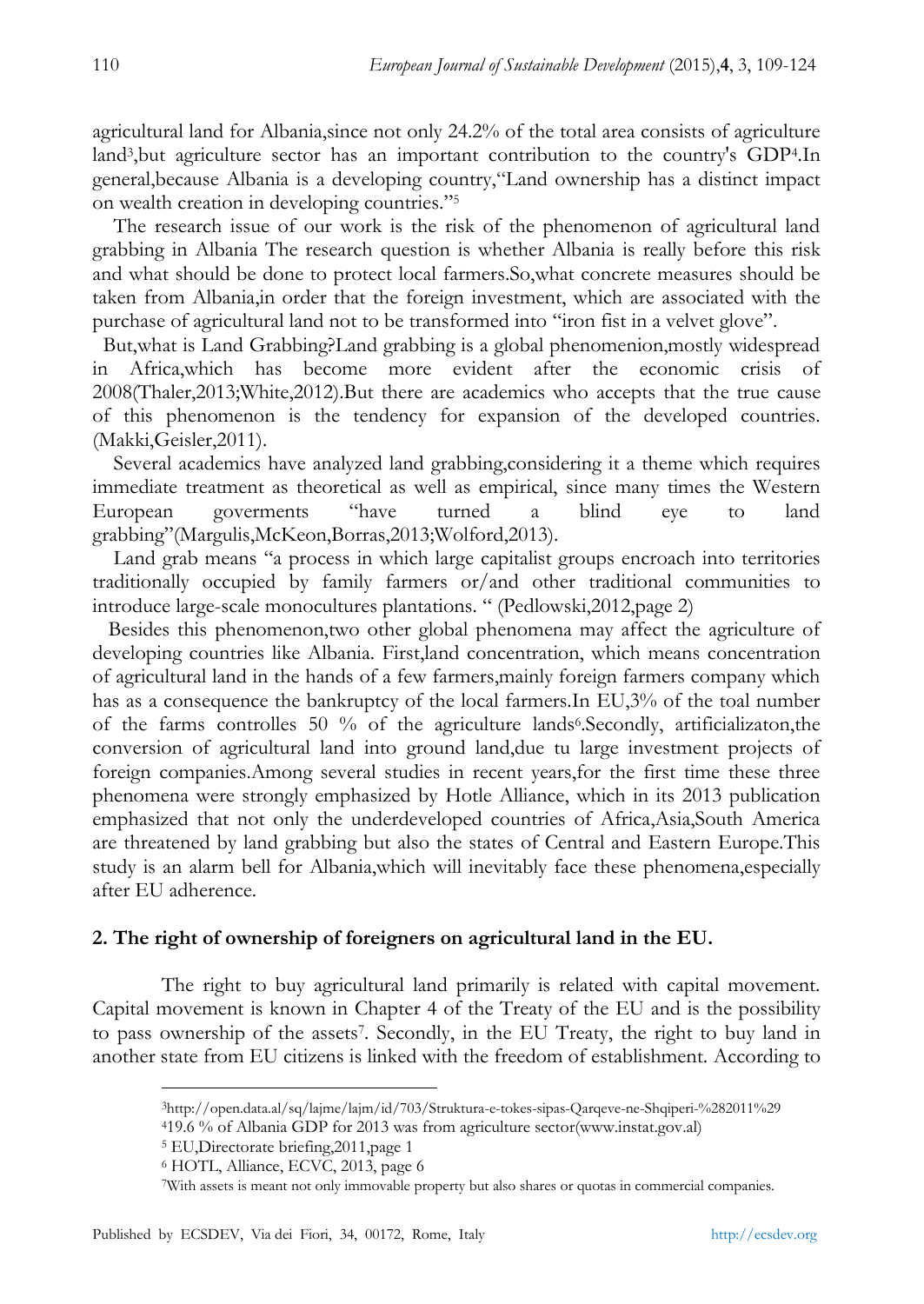Article 44 of EU Treaty, interpreted by Case of ECJ, Reisch and Others 2002: "*the right to acquire… immovable property on the territory of another Member State, which is the corollary of the freedom of establishment generates capital movements when it is exercised.<sup>8</sup>*

Regarding the right to buy agricultural land<sup>9</sup>, citizens of EU states should have equal treatment with nationals locals, because according Article 52 of EU Treaty: "In the field of agriculture, the EU has sought integration through  $CAP^{10}$  which contains only the main pillars of the policy; while the concrete legislative acts concerning the implementation of this policy will depend on Member States" That's why it is strongly crucial the policy followed from Albania in this matter.

 On one hand, EU legislation will not interfere in domestic law, regulating the right of ownership of immovable property11.But on the other hand, according to SAA<sup>12</sup> between Albania and EU, which has entered into force in 2009,it stipulates that the Albanian legislation will gradually improve within 7 years from the effectiveness of the SAA (up to April 1, 2016) in order to facilitate the acquisition of agricultural land by nationals of EU in Albania. The goal of SAA is to provide to foreigners a treatment no less favorable than that accorded to Albanian citizens<sup>13</sup>.

 But currently in Albania, restrictions on acquisition of agricultural land by foreigners have not been eliminated yet: "In the area of **capital movements and payments**, restrictions on the acquisition of real estate by foreigners have not been removed.<sup>214</sup>

For this reason it is fundamentally important the "transitional periods" which mean that even after EU accession, the state keeps for some years the restriction measures that provides its legislation on the sale of land to foreigners

## **3. Albanian legislations**

-

Albanian legislation takes a special importance with regard to the process of selling land to foreigners, as this is legislation which will regulate the form of binding sales contract in agricultural land of Albania.<sup>15</sup>

 First, we note that Albania does not prohibit the sale of land to foreigners in the constitution, but only in special laws, which means that the changes in relation to the purchase of land by foreigners can be done through legal changes, and does not require constitutional amendments, as in some other countries in Eastern Europe.

<sup>10</sup> Common Agricultural Policy

<sup>12</sup>Stabilization and Association Agreement

<sup>8</sup>**[http://eur-lex.europa.eu/legal-content/EN/ALL/?uri=CELEX:61999CJ0515\)](http://eur-lex.europa.eu/legal-content/EN/ALL/?uri=CELEX:61999CJ0515).**

<sup>9</sup>According EU Treaty,Freedom of establishment means to take up activities as self-employed persons and to set up and manage undertakings on the territory of other EU member states.

<sup>&</sup>lt;sup>11</sup>Article 295 of the Treaty provides that: "This Treaty shall in no way prejudice the rules in Member States governing the system of property ownership."

<sup>13.&</sup>quot;Article 123 "Within the scope of this Agreement, each Party undertakes to ensure to physical and juristic persons of the other Party, without discrimination comparing with its citizens, the right to protect individual and their property rights to judicial and administrative authorities of the Partie[s.http://www.dogana.gov.al/sites/default/files/Marreveshja\\_e\\_Stabilizim-Asocijimit.pdf\)](http://www.dogana.gov.al/sites/default/files/Marreveshja_e_Stabilizim-Asocijimit.pdf)

<sup>14</sup>Albania Progress Report, 2013, page 20

<sup>&</sup>lt;sup>15</sup> Law No.10428, dt.02.06.2011 "For international private right"Articles 18,46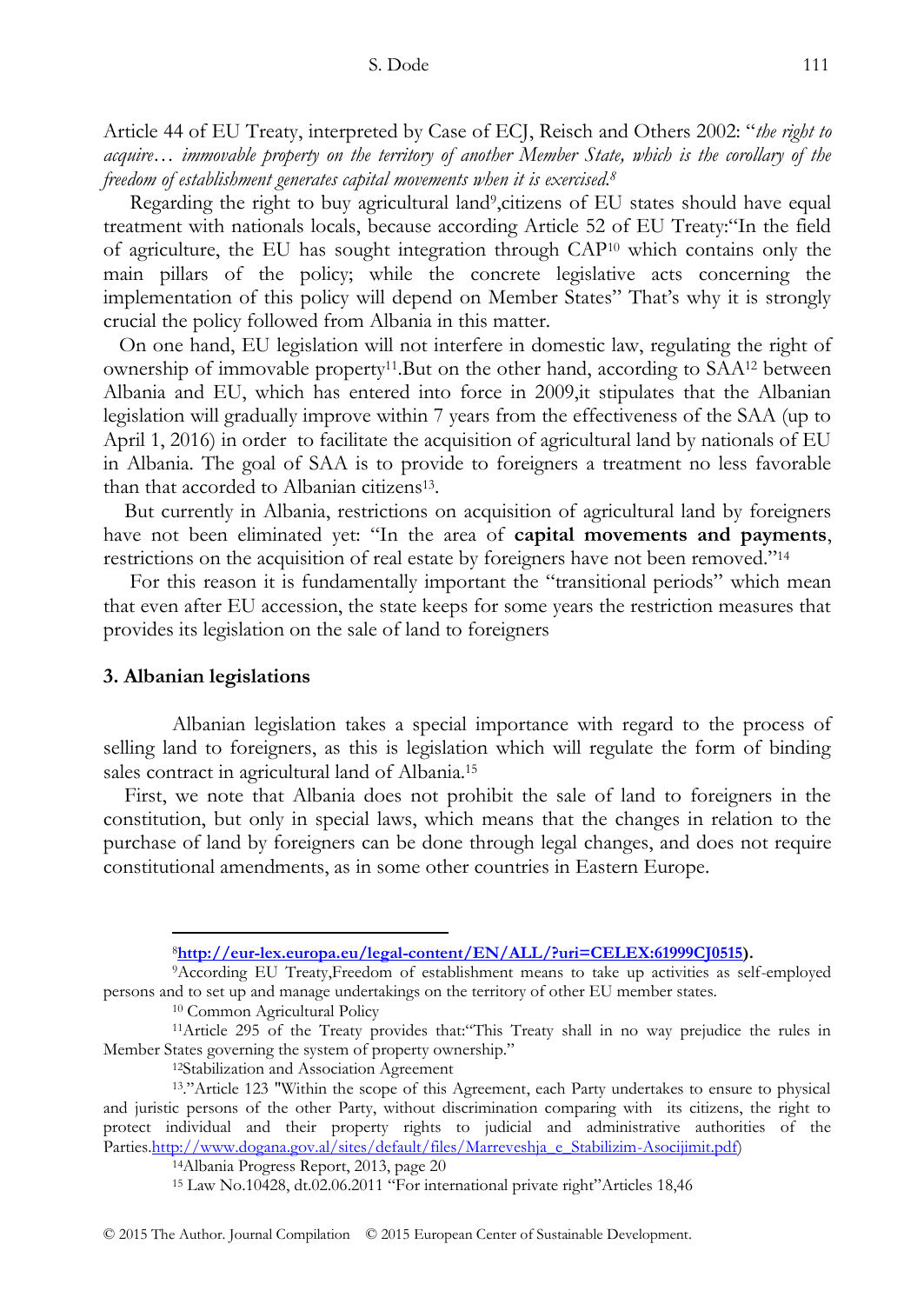Regarding the rights that foreigners have in Albania,they can only buy ground land,after having managed investments in accordance with the construction permit,up to a value of not less than three times the value of the land.16.Also they can buy directly apartments.But foreigners can not buy agricultural land in Albania as well as lands that contain valuable archaeological, historical, special environmental value or with military character.<sup>17</sup>

 Prohibition on the purchase of agricultural land is foreseen specifically in the Law  $Nr.8337$  / 1998<sup>18</sup>, which in Article 4 stipulates that: The transfer of the right of ownership of agricultural land, forests, meadows and pastures is not recognized to foreign physicals and juridical persons.

With the term "transfer of the right of ownership", will be understood the earning of property, primarily through donation or purchase.

 But the law does not explicitly exclude the acquisition of property through inheritance, unlike some Eastern European countries such as Bulgaria or Romania, where foreign nationals can not acquire ownership with inheritance, but must transfer ownership to a local physical or juridical person.

Secondly, it becomes important to specify that in what case a buyer of land should be considered as a "foreign"<sup>19</sup>

We find the exact definition in the Law "On foreign investments",<sup>20</sup> which provides that " a foreign" is that physical person who is a citizen of a foreign country or is a citizen of the Republic of Albania, but with permanent abroad residence. Also "foreign" are those juridical persons and entities which are established under the law of a foreign country who directly or indirectly seeks to carry out or is carrying out an investment in the territory of the Republic of Albania in accordance with its laws.

As we see above, in Albania there are not recognized as "foreign", juridical persons established in Albania, for which the most of their capital (above 50%) is owned by foreign citizens.<sup>21</sup>

 This is a problem which must find legal change, for better control of the sale of the land market to foreigners, since many foreigners create companies with head offices in Albania and can buy freely agricultural land.

 In this aspect Albania resembles with Bulgaria and Romania,where this legal facilitiy increase potential opportunity for foreign companies to buy agriculture land in these countries.<sup>22</sup>

-

<sup>22</sup> Swinnen et 2010, page 3

<sup>16</sup>The law "On the purchase of the land", Nr.7980, dt.27.07.1995, Article 5. Till the investment is carried, he uses the land under

a lease contract.

<sup>17</sup>Law nr.7980, dt.27.07.1995 "For the purchase of land"

<sup>18</sup>Law Nr.8337, dt.30.04.1998 "On transferring the ownership of agricultural land, forests, meadows and pastures"

<sup>19</sup>According to the Law "On Foreigners", No. 108/2013 stipulates that: "Foreigner is any person, with or without citizenship, who, under the law, is not an Albanian citizen."

<sup>&</sup>lt;sup>20</sup> Law "For foreign investments", No.7764/1993

<sup>&</sup>lt;sup>21</sup>. For example, unlike Poland where a company is considered "foreign" or if a foreign (Physical or juridical) control over 50% of the votes of shareholders.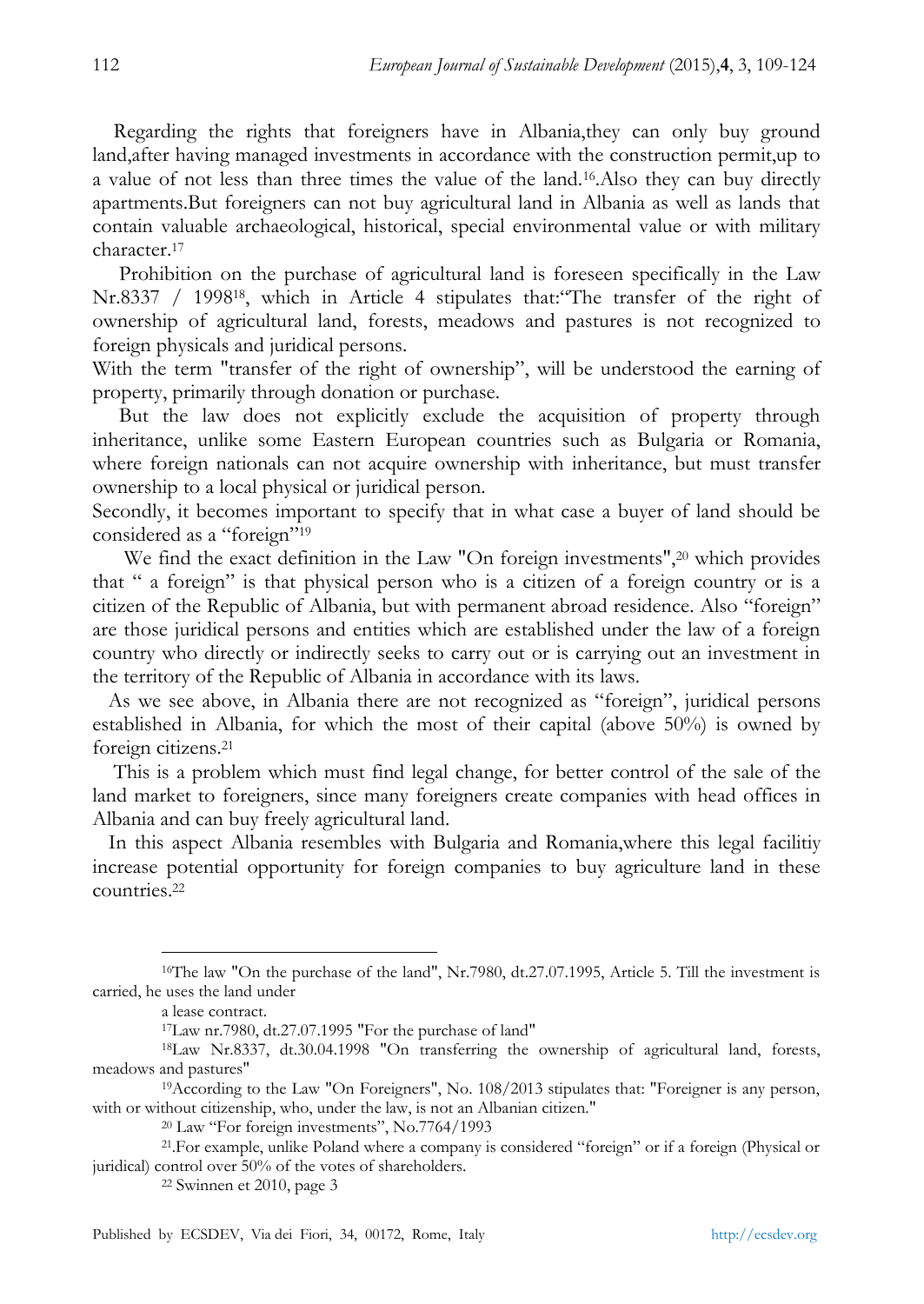This situation is quite different from Poland, which requires a prior permission from the state authorities if a foreigner intends to purchase shares in a Polish commercial company, based in Poland, which owns immovable property and if, as a result of this purchase, the foreigner will win control of this company

 So in general the current regime of selling land to foreigners is strict in some ways but quite liberal in some other. Limited because agricultural land can not be subject to sale to foreign citizens (EU or third countries).Liberal because any foreigner can create a commercial company in Albania and thus can buy agricultural land in order to become owner.

## **4. The Effects of the agricultural land sailing to foreigners.**

To summarize what restrictive measures can be applied to the purchase of farm land to foreigners, it is worth analyzing which are among the main benefits and risks of FLA.

 First, many authors recognize the unavoidable importance of the FLA (Liu,2012;Swinnen,Vranken,2009; Jarocki,2013;Dadak,2004;Mihaljek,2005) as they stimulate the domestic economy23,increase the quantity and quality of agricultural products, bring new capital and benefits from the know-how of the investor, but alongside with it, it also strengthens ties with EU countries thereby, increasing productivity in the Member States24.Furthermore, by some researchers, liberalization of selling agricultural land to foreigners leads to increasing demand for land. An increase in the land demand leads to increased land prices, thus increasing the value of the assets that the local farmers have(Dadak,2004).

 But increasing the number of land deals with foreigners in a country, is not always in the right proportion and leads to increased economic development of this state (Liu,2012).A typical case is Africa, where countries that have large sales of land to foreigners are countries at the highest positions in the global index of hunger.(Makki,Geisler,2011).

 For many authors, limiting purchase of property by foreigners is of vital importance. By doing so, they preserve national security, because the purchases have substantially a neocolonial nature (Xiaojing,2011;Pedlowski,2012;Djana,2012).The focus of all researchers, nonprofit organizations and government agencies on the process of selling land to foreigners, should also be better provided.(Ianni,2012;France ministry FA,2010).

 Even in many European countries, which are not part of the EU, as in Turkey (Cetinkaya,et,2013) or in Switzerland (Gautier et,1998),there is a hot debate whether to consider the sale of land to foreigners as the sale of national property.

 Among the negative consequences that the purchase of land by foreigners can bring, we can mention the expropriation of local farmers' land by the state in view of foreign investment. This expropriation has had negative consequences in many developing countries (Makki,Geisler,2011;WOLFORD,2013).

<sup>23</sup> Facilitating the acquisition of agricultural land will influence the development of agriculture. Because as 19% of the GDP of Albania comes from agriculture, this will impact the improving of the economy in general.

<sup>24</sup> CEC, Report from the commission of the European communities, 2008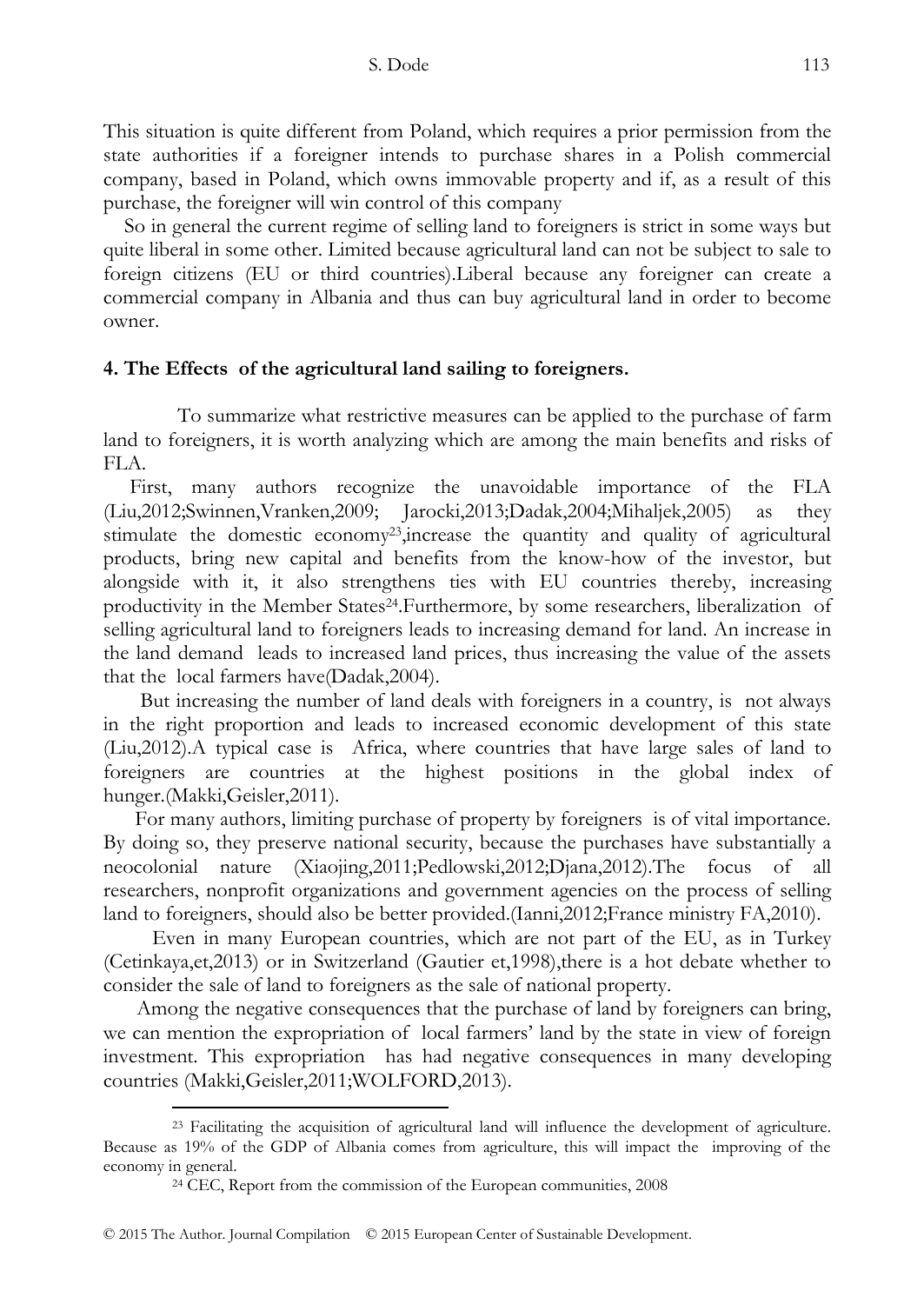Secondly, it brings the violation of healthy sustainable ecosystems, a violation that constitutes an "eco-crime" (White,2012).<sup>25</sup>

 Thirdly, in violation of the national sovereignty of Albania, because there is a risk in massive purchase of agricultural land by foreigners, due to the differences that exist between land prices in Albania and those in the EU countries

Fourthly, the bankruptcy of local farmers and products from EU countries<sup>26</sup>,may risk to pervade the domestic market, as happened in many countries that joined the EU after 2002. 27

Fifth, the above factor could curb domestic small farmers or young people to enter the agricultural business, as it may be required a great amount of financial cost to enter upon this business.

 But despite the negative effects, the global organizations (EU,World Bank) have traditionally supported the increase of investments in developing countries.<sup>28</sup>

## **5. Is Albania at risk of land grabbing.**

It is the developing countries like Albania where there is a great risk from the FLA."In Countries where governance is weak and local land rights are not clearly speltout, FLA raises a number of important risks for the local population.<sup>29</sup> Furthermore, there where land governance sector is weak, there are happening the greater land sales transactions."(Wolford,2013;Von Braun,Meinzen-Dick,2009).

 Albania is at great risk of land grabbing for some reasons, such as: the major difference between the price of land in Albania and the EU, the difference between the average income in Albania and the EU,<sup>30</sup> the low value of labor, a geographical position at the crossroads of trading routes between Eastern and Western Europe, the appropriate climate for the development of agriculture.

 In Albania, a large part of the population has emigrated, leaving behind more bare land, and an aging population mainly in rural areas, which strongly favor land grabbing.<sup>31</sup>

 Also, the large number of co-owners of agricultural land, promotes FLA. The farm lands in Albania, were given back to the villagers in 1991,on the basis of the family members number of August 1991.But the more co-owners the land has, the more the opportunity arises to be purchased by a foreign corporation or to be abandoned (Swinnen,Vranken,2009).

## **Albania can be faced with the land grabbing of agricultural land, in these two specific situations:**

<sup>&</sup>lt;sup>25</sup> A typical case happended in Italy where due to a project of a firm for energy production in Sardinia, hundreds of hectares of land were expropriated

<sup>26</sup> Mainly products of firms which benefit from EU subsidies

<sup>27</sup> HOTL Alliance, ECVC, 2013

<sup>28</sup> EU Directorate ad-hoc, briefing, 2011

<sup>29</sup> Asongu,Nguena,2014, page 8.

<sup>30</sup> In Albania, the average income in 2009 was \$ 4,070 per capita. (USAID, 2011, Albania report, page 1.)

<sup>&</sup>lt;sup>31</sup> The large number of migrants has influenced the income that they bring in Albania, where about 30-40% of the GDP of Albania in 2009 consisted of remittances. (USAID, Albania report, 2011)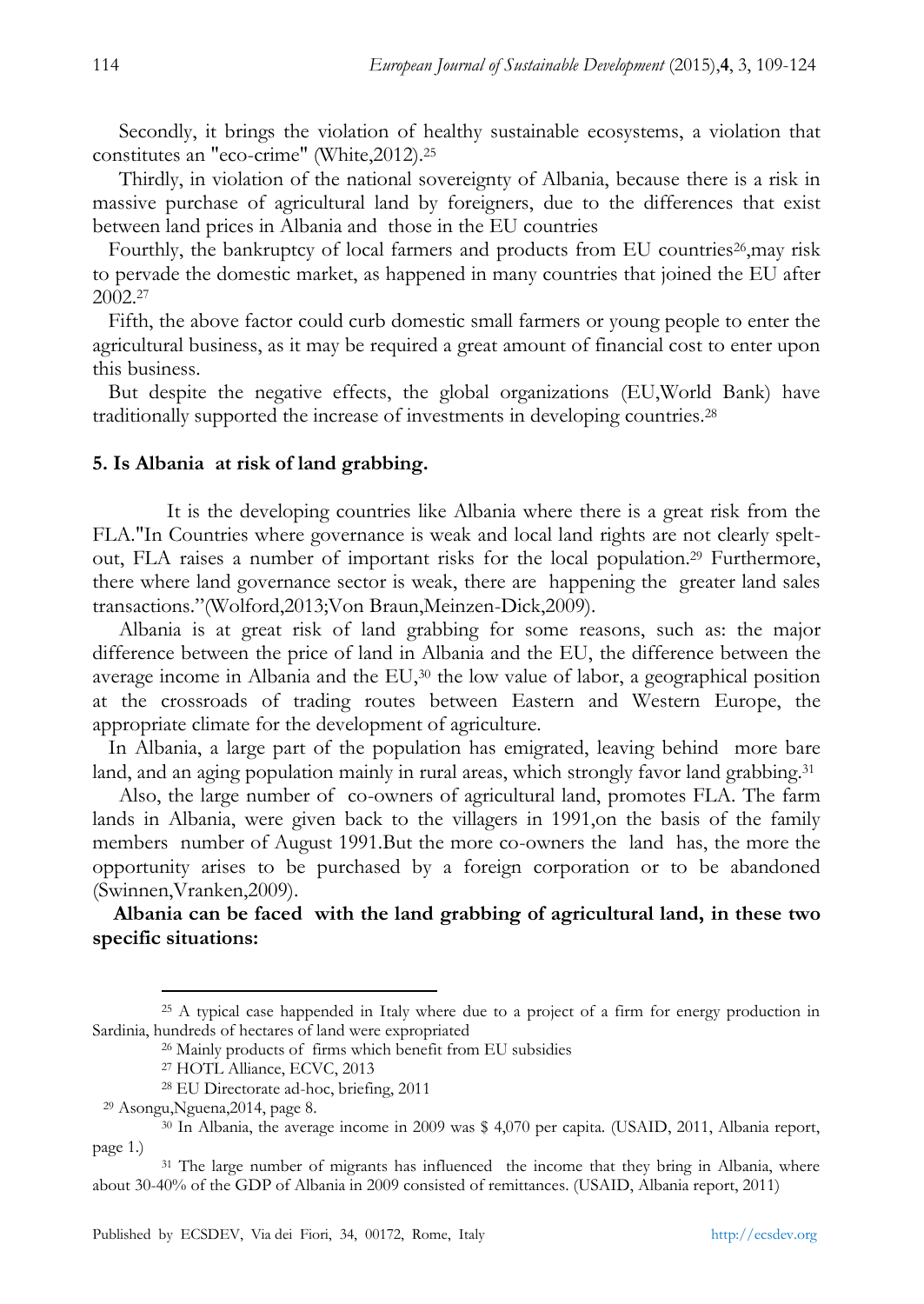Firstly, Albania has a large area of agricultural state land, which can be sold to foreigners**.** <sup>32</sup> This is the land which is vulnerable to FLA. Secondly, agricultural land owned by local citizens, can be expropriated for public interest. Public interest, on the other hand, means conducting a foreign investment.

## **5.1. Agricultural land problems in Albania can foster Land Grabbing.**

**Albania must resolve current uncertainties about property rights over real**  estate."<sup>33</sup>Some of the problems related to land market in Albania are:

 a. Incomplete privatization. This is one of the main reasons EU agrees to establish the transitional period:"to ease the process of restitution and privatization of agricultural land to farmers."34

 b. Unknown and undefined or unclear ownership. The online registry of land for the entire country is still missing in Albania. According to it, the exact type of soil will be specified. Besides that, an integration of the online land data with all state institutions should be done in Albania .<sup>35</sup>

 c. The process of restitution is still in progress. From 1991 judicial processes between land users and former owners continue.<sup>36"</sup>The estimated 41,000 claims to restitution and compensation remain largely unresolved and undermine tenure security and the development of functioning formal land markets."(Usaid,"Albania Report",2011,page1)

d. Underutilized land and the lack of infrastructure on farm land.

 e. Outstanding issues regarding land ownership continue to remain quite disturbing."Delays in application of and non-compliance with judgments of the European Court of Human Rights, with particular regard to property rights and the right to a fair trial, remained a concern."37

 According to the 2013 progress report, "Albania needs to provide protection for property rights and strengthen the rule of law."<sup>38</sup> The integration process of Albania is going more quickly, while legal reforms are proceeding at slow pace. The precipitation of these reforms is decisive for the future of Albania. If there will continue to be applied these legal practices in Albania, without carrying out essential reforms, it is likely that the negative effects of the acquisition of land by foreigners will prevail over the positive ones.(Eu-Directorate-ad-hoc Briefing,2011)

 The fact that we can become EU members means only that we have reformed the laws in accordance with the acquis communautaire,but does not necessarily imply that the real property market is reformed. According to the European Commission "The EU

<sup>32</sup> At least until 2014 about 134 thousand hectares of farmland in Albania are owned by the state. (Decision of Council of Ministres, Nr.405, dt.27.06.2012, "Cross-cutting strategy, the reform in the area of property rights," page 18)

<sup>33</sup>DCM Nr.438, dt.2.07.2014 "On the approval of the national plan for European Integration 2014-2020", page 124

<sup>34</sup>Raugalaite,2012, page 41

<sup>35&</sup>lt;sup>cc</sup> 339 of the 470 areas of land registration plates, where there is not yet completed the initial registration, are agricultural land" (European Commission Progress Report for Albania, 2014, page 18)

<sup>36</sup>Whom the land was expropriated according to laws, acts, criminal court decisions or taken in any other unjust manner by the state from 11.29.1944.

<sup>37</sup> European Commission- Albania progress report-2013, page 42.

<sup>38</sup> European Commission-Albania Progress report,2013- page 17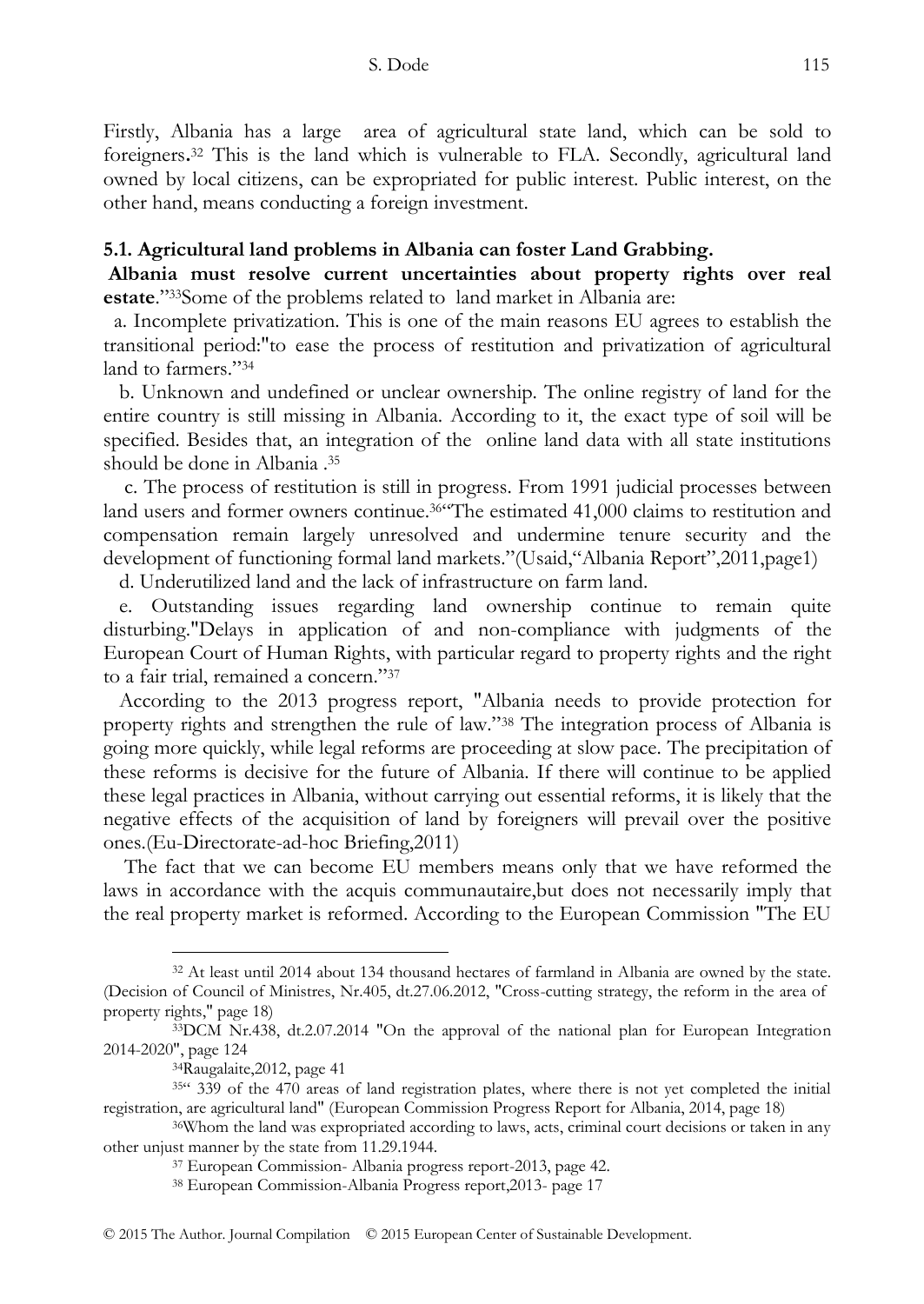does not have an absolute standard for determining whether a country has a functioning market economy.The EU's monitoring and evaluation of the real estate markets of applicant countries have not been consistent."39

# **5.2. The attitude of Albanian population and government on land grabbing.**

 According to the neofunctionalist theory (theory that explains the creation of the EU),not only government bodies but also non-governmental entities,through their ability to express opinions freely,are transformed into active subjects during the process of integration.This dual negotiation process will lead to a win-win solution,ie mutual benefits for both sides(Ianni, 2012) and are favored down-top suggestions by farmers to governments,in order for these transactions not to be just a top-down phenomenon,induced by global market or foreign investors(White,2012;Wolford,2013.)

 It is known that there is a lack of transparency in connection with the sale of farm land to foreigners.This lack of transparency leads to restriction of the inclusion of the civil society during the negotiation process as well as during the execution of the sale agreement.In developing countries like Albania,"it has been noted that investors and host governments have every incentive to shield the land deals they conclude from public scrutiny."(Fortin,Richardson,2013).

# **6. Why is it justified the limitations of the sale of agricultural land to foreigners**

The right of property is the highest form of the freedom of economic activity and this activity must be protected by the state.<sup>40</sup>

Researchers are divided into two main groups.According to a part of them,the application of transitional period and the retention of limits would affect very negatively the development of the sale market of agricultural land(Jarocki,2013;Raugalaite,2012;Dadak,2004).For example in the case of Poland it was decided to be set a period of maximum 12 years.Regarding this fact many authors expressed the idea that "the Polish economy suffers as a result of this restriction."<sup>41</sup>

 But recent studies have shown that it isn't the limitations of land acquisition by foreigners those that impede the development of the land market but the own problems of this market that existed before the accession of these countries to the EU (Swinnen,Vranken,2009).

# **7.The concrete measures that can be taken by Albania in connection with the sale of agricultural land to foreigners**

The legal basis for the recognition of these limitations is provided by Article 61 of the SAA for Albania: "The provisions set out in Article 61 shall not be construed to prevent proportionate and non-discriminatory restrictions on the purchase of real estate based on general interest." So there will only be allowed those restrictions that are proportionate and non-

<sup>&</sup>lt;sup>39</sup> FAO,"Land tenure Policy series",Rome,2006,Page 7(www.fao.org/3/a-a0464e.pdf)

<sup>40</sup>Decision of the Constitutional Court No.28, dt.27.05.2010

<sup>41</sup> Dadak, 2004, page 1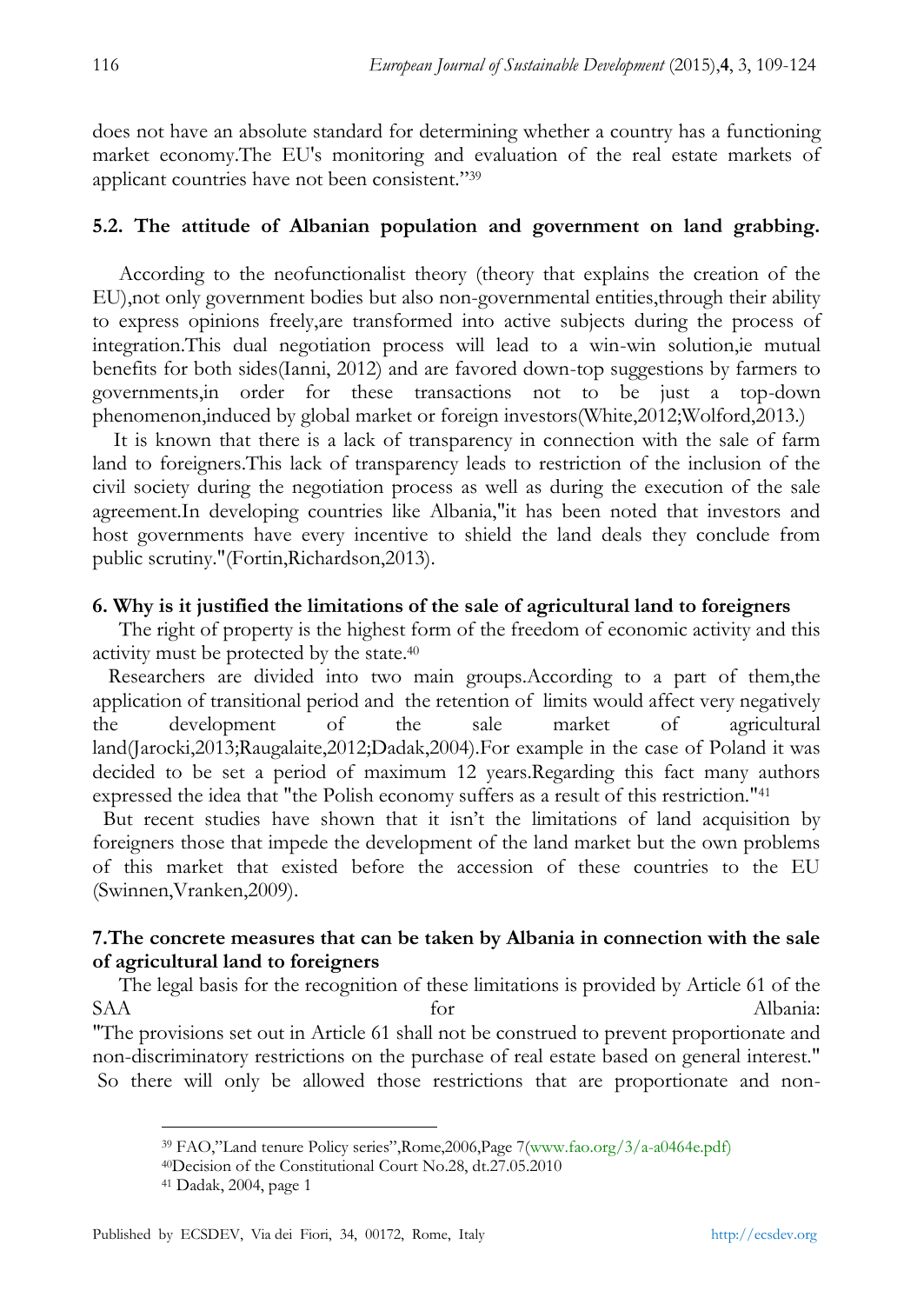discriminatory in the purchase of real property by foreigners.

 First,regarding the restrictions applied to non-EU citizens,first,if we refer to the countries that have been members of the EU before 2002,we think that can be drawn some conclusions:a)it must be exercised control not only at the moment when sales transaction of agricultural land to foreigners takes place but also later.b)Albanian legislation should provide that in the case when an Albanian company,which owns agricultural land,passes more than 50% of its capital to foreigners,there must be taken a preliminary approval.42So it must be kept in mind the case of Switzerland,where the permission to buy farm land is required not only for companies that are not established and that have not the headquarters in Switzerland,but for the Swiss company controlled by the foreigners,as well.Or taking into consideration the case of Ireland,where there must be received a Land Commission permission to buy agricultural land.

Setting the Transitional Period is mainly driven by the "Historical Roots",as a mean by which is aimed curbing land acquisition by foreigners,which is perceived by locals as an invasion of neighboring countries**.** <sup>43</sup>Unquestionably there will be placed transitional periods,taking into account the development of agricultural land market in Albania.These are preclusion provisions in the international cooperation agreement signed between Albania and EU.During the transitional period,there can be maintained in effect the current legal measures and placing a derogation on freedom of movement of capital.This period must be exploited to the maximum for the development of the agricultural sector,because the derogation period is a transitional one,which will inevitably go towards the end (CEC,2008)

 In fact SAA for Albania does not provide the establishment of a transitional period but it will only be set thanks to the negotiating skills of the Albanian state. Setting the transitional period is supported by the liberal-intergovernmentalist theory according to which the policies of international organizations must not be a priority over the state policies that have created these organisations.In international relations,according to this theory,the main driving forces are the interests of national authorities,which aim at achieving results in their interest.So transitonal periods are one of the consequences of European integration and "bargaining processes."<sup>44</sup>

 Among the first authors to suggest setting them are Prosterman, Rolfes, since 1999.These periods according to them will avoid the negative effects of an immediate admission of the purchase of real estate by foreigners.

 EU initially thought that transitional periods were contrary to the spirit of the EU and were measures only for the interest of the member states.With the passing of time EU began to have a positive attitude towards establishing the transitional period,emphasizing their necessity for the countries which just joined EU"Shorter than set transitional periods could impinge further development of the NMS.<sup>45</sup>" (EC,2008,page 3)

<sup>42</sup> For example in Ireland, the company must notify the state bodies,for passing the controls of it's assets to the foreigners.

<sup>43</sup>As did Poland or the Czech Republic which asked the restriction of the purchase of agricultural land respectively by the German and Austrian citizens. (Wood, 2004)

<sup>44</sup>Raugalaite,2012, page 30

<sup>45</sup>New member States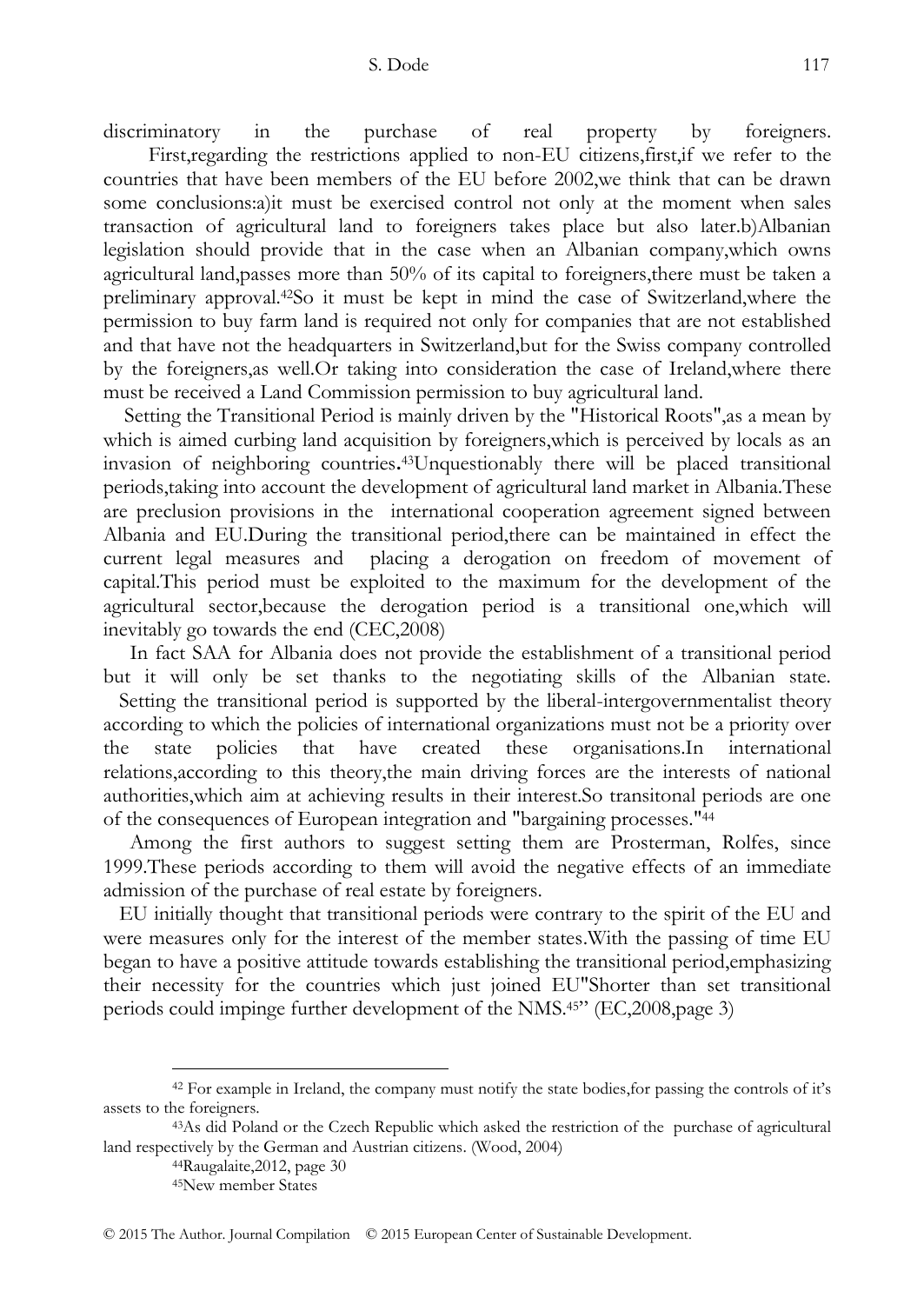So it is mandatory not only to establish a transitional period but it should have a sufficient duration in order to protect the local farmer.Given the fact that Albania in general is very slow in undertaking domestic reforms,we suggest that this period should last from 10 to 14 years,enabling during this period a more effective protection of farmers against expropriation of agricultural land or informal purchases by foreigners.

**7.1.** During the application of the transitional period,Albania could apply some mitigation measures:

Firstly, it could be gradually increased the maximum amount of agricultural land that foreigners could buy,without overpassing a certain maximum.

 Secondly,there could be set less complicated procedures to strangers if they want to buy the land on which is set up the factory where they are currently developing the agricultural activity.(Swinnen,Vranken,2009).

 Thirdly,self-employed farmers,nationals of a member state of the EU,who will exercise agricultural activity,shall not be subject to restrictions during the transitional period,if they aim to have a residence in Albania,and before land acquisition they had rented the land and have lived in Albania for several years.

**7.2.** After the transitional period has passed,there should be recognized facilities in the purchase of land by foreigners (non EU nationals) in the event that a property is purchased for the purpose of placing a business or the development of an activity and for the foreign nationals who have residences in Albania or have Albanian nationality.

 But there can be placed binding measures that will continue to apply even after the transitional period has ended: a)there shouldn not be recognized the right to export agriculture products, if Albania needs these products produced by the foreign investment.b)there may be compiled concrete plans for the development of agriculture,forcing the owner to plant a crop in the ground,in accordance with the agricultural development plan (Asongu,Nguena,2014).There shouldn't change the destination of agricultural land purchased,even after the transitional period has expired. c)For foreign nationals who are not EU citizen,there can be predicted the receipt of an approval from a state institution before the transaction takes place (as in Germany,France,Sweden).

d)For any owner,regardless of his nationality,there can be applied restrictions on the maximum amount of agricultural land that they may hold.<sup>46</sup> Or there may not be allowed the sale and division of an area of land under a minimum surface.<sup>47"</sup> In Albania, the law currently prohibits the division of agricultural land smaller than the " cultivation minimum unit".<sup>48</sup> But the problem in Albania is that the law has not

<sup>46</sup> In Hungary, the maximum amount is 300 hectares, for the physical persons,domestic and foreigners as well.

<sup>&</sup>lt;sup>47</sup> For example in Turkey the agricultural plot can't be under 0.1 ha and in Bulgaria it can't be under 0.3 ha.

<sup>48</sup>With the "minimum unit of cultivation" is meant the agricultural land, which is necessary for maintaining an agricultural economy, according to the natural conditions of the region or area concerned. "Civil Code of the Republic of Albania, Article 228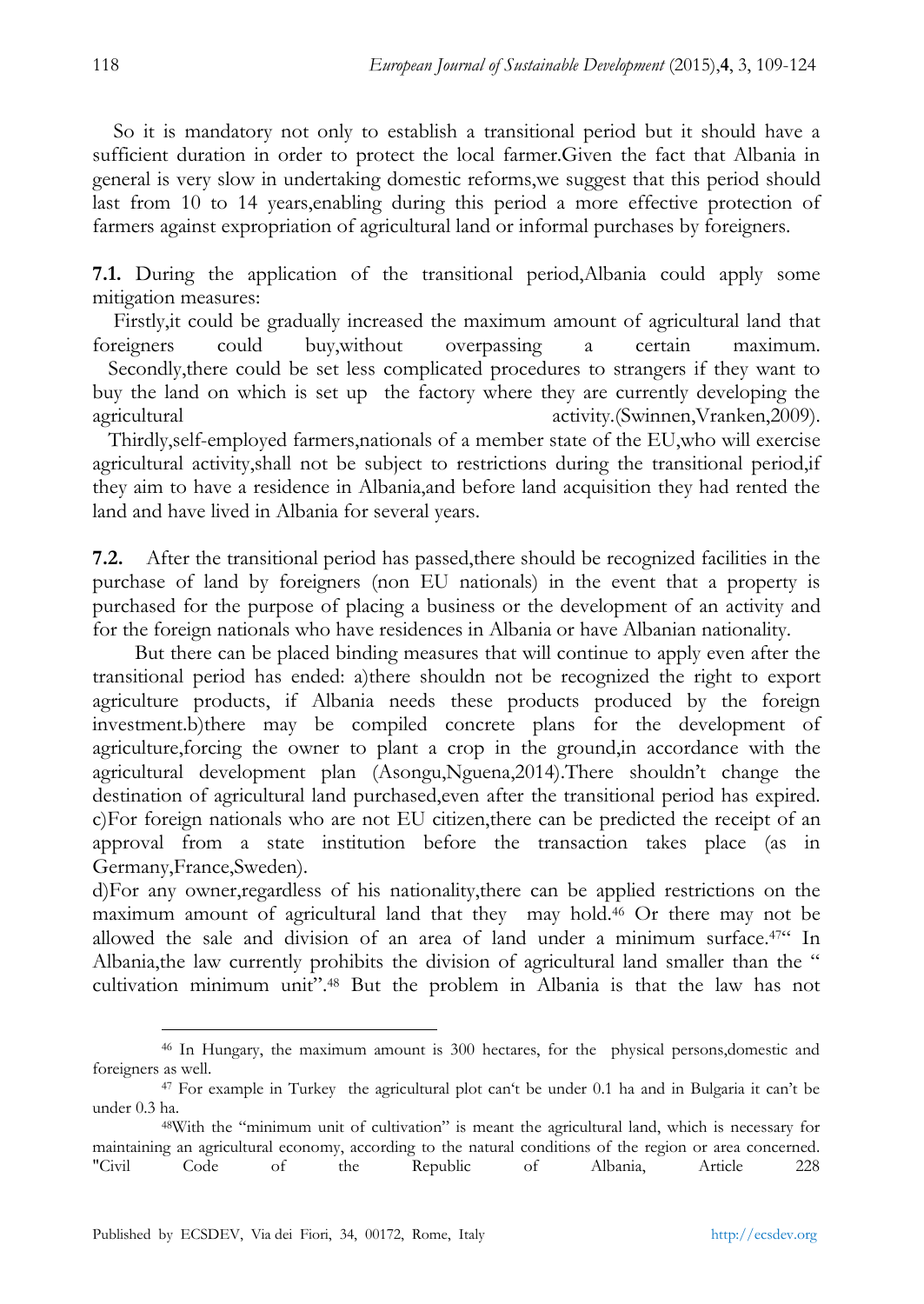determined how big this area will be,which is a gap that must be filled before EU membership.

e)Some scholars accept the implementation of the "Performance Requirements" (Asongu,Nguena,2014),which means forcing foreign investors to contribute to the local economy through the purchase of inputs from domestic producers or employment and<br>training of the local labor force. training of the local labor force. In order to determine the specific types of restrictions that are to be applied,there must be conducted in advance by the Albanian state detailed studies of the farm land market,of the Albanian economy and the world economy trends.There is not an exhaustive list of the types of restrictions,because their types will be affected by the policies that the Albanian state shall follow, since "there is no direct correlation between the *nature and extent of restrictions on foreign ownership of land and acountry's economic strength;stage of development;political system and constitutional arrangements;size;or history of colonisation or foreign domination.Legal restrictions on ownership and use of land by foreigners are designed to achieve a variety*

*of policy objectives unique to the circumstances of each state.*‖ <sup>49</sup> What is worth mentioning is that whatever the types of restrictions that are placed,the experience of analogue countries such as Albania has shown that through "informal arrangements" and transactions through local intermediaries,the foreigners can effectively buy agricultural land,although it is prohibited. This carried through local nationals or trading companies,or by buying shares in local companies that own agricultural land(Swinnen,Vranken,2009;Report CEC,2008;Hodgson et 1999,Raugalaite,1999;Tegova,2010;Hotl ECVC Alliance,2013).<sup>50</sup> The above problem is particularly acute for Albania, where there is effectively an informal market of lease and sale of land (Usaid,"Albania Report",2011).

# **7.3 How should be the restrictions on the sale of agricultural land to foreigners according to the practice of the European Court of Justice (ECJ).**

In her practice, which shall be analyzed briefly below, the ECJ stated that these restrictions are not enough to aim to protect the public interest (for example the environment) but should absolutely: a)be applied in a non-discriminatory manner;b)to meet the test of proportionality<sup>51</sup>; c) must be reasoned.

 ECJ generally has not supported the application of restriction measures. It has reached in its practice to the conclusion that:"Restrictions on cross-border land acquisitions generally amount to hindrances of free movement of capital under the Mastricht Treaty."<sup>52</sup>

<sup>49</sup>Hodgson et 1999, page 49

<sup>50</sup> A typical case of an informal arrangement is an informal verbal agreement between a foreign national and an albanian. According to it, the Albanian citizen undertakes the conclusion of a contract for purchasing agricultural land.But the real beneficiary will be the foreigner, to whom will pass the consequences the sale contract thorugh a second contract.Iin this case we are before an "absolute simulation".

Also there is the possibility that a foreigner can buy shares / quotas in an Albanian commercial company which is the owner of agricultural land.

<sup>51</sup>The case of the ECJ, Konle vs. Austria

<sup>52</sup> Case of ECJ, Konle vs Austria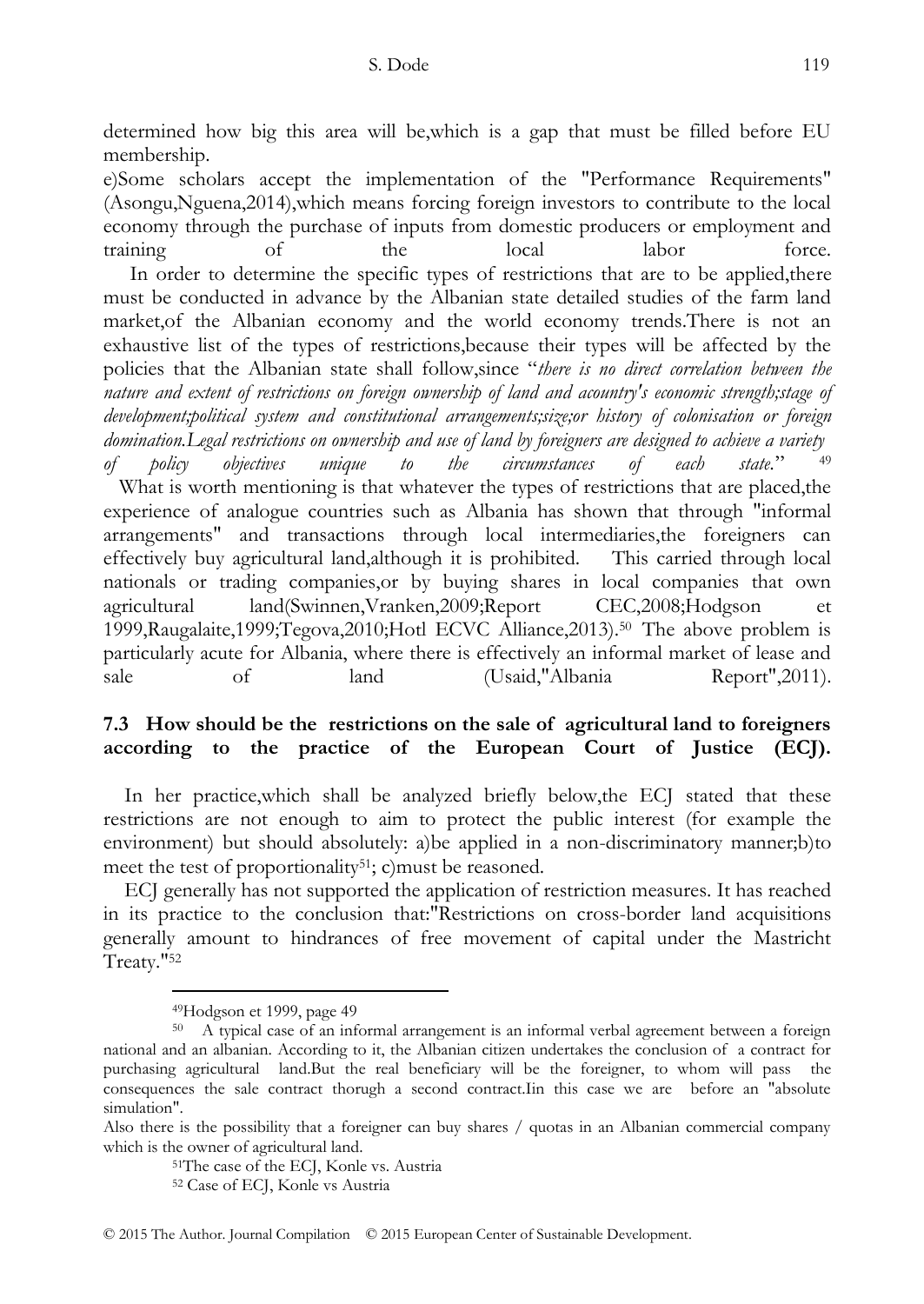First, the ECJ states that<sup>53</sup> it shall be considered acceptable by the EU Treaty principles,the domestic law which requires that the agricultural land shall be sold only to the person who will exploit and plant it.This provision,which aims the avoidance of speculative purchases,we think that may be foreseen by the Albanian legislation as well,after the expiration of the transitional period.It should apply to the foreign nationals as well as to the locals.

 Secondly,the compulsion of the domestic law,that the purchaser of the agricultural land must shift his residence to the agricultural land that he has purchased,and stay in this residence for eight consequtive years,was considered by the ECJ in contradiction with the principles of free movement of capital.54So these types of restrictions can't be applied by Albania.

 Thirdly,the ECJ<sup>55</sup> has considered as a violation of EU Treaty and an infringement of the principle of proportionality,the legal obligation to seek a preliminary approval by the Austrian state authorities,in the case when these authorities considered that land purchases by foreigners may lead to a foreign domination in the relevant municipality.

Fourthly, in the case Fearon & Company Limited vs Irish state<sup>56</sup>, is provided that the criterion for forcing the foreign citizen,who participates in the creation of a commercial company which owns agricultural land,to come to live in the state where the agriculture property is located,is an illegal requirement.It can become legitimate only if it is nondiscriminatory,which means that it should be applied to the nationals of the country,where the property is located,as well. So the ECJ,with its interpretation of the EU treaties,is the basis where the Albanian legislator will rely on setting the types of legal restrictions regarding the purchase of agricultural land land by foreigners.

## **Conclusions**

Foreign land acquisitions are being considered more and more as the cause of "disassembling of national territory",and as a factor that has led to the emergence of a global geopolitics,where the national sovereignty is now the subject of non-national authority systems(international organizations)and of controls by foreign subjects on greater surfaces of the state land.(Sassen,2013)

This trend is shown even by the initiatives undertaken within the EU57, which intend to facilitate the purchase of immovable property between the EU countries and to enable

<sup>&</sup>lt;u>.</u> <sup>53</sup>C-370/05 [http://eur-lex.europa.eu/legal-content/EN/ALL/?uri=CELEX:62005CJ0370\)](http://eur-lex.europa.eu/legal-content/EN/ALL/?uri=CELEX:62005CJ0370),

<sup>&</sup>lt;sup>54</sup> "Although the Danish legislation on agriculture does not discriminate between Danish nationals and nationals of the other Member States of the European Union or the European Economic Area the fact nevertheless remains that the residence requirement which it imposes and which may be waived only with the authorisation of the minister responsible for agriculture restricts the free movement of capital." <http://curia.europa.eu/juris/document/document.jsf?docid=65453&doclang=en>

<sup>55</sup> Sramek vs Austria, Nr.8790/79, dt.22.10.1984,

*<sup>56</sup> [-http://eur-lex.europa.eu/legal-content/EN/ALL/?uri=CELEX:61983CJ0182](http://eur-lex.europa.eu/legal-content/EN/ALL/?uri=CELEX:61983CJ0182)*

*<sup>57</sup>* EULIS (European Land Information System), linking the system of registration of immovable property between the EU countries and the establishment of ELRA (European Land Registry Association)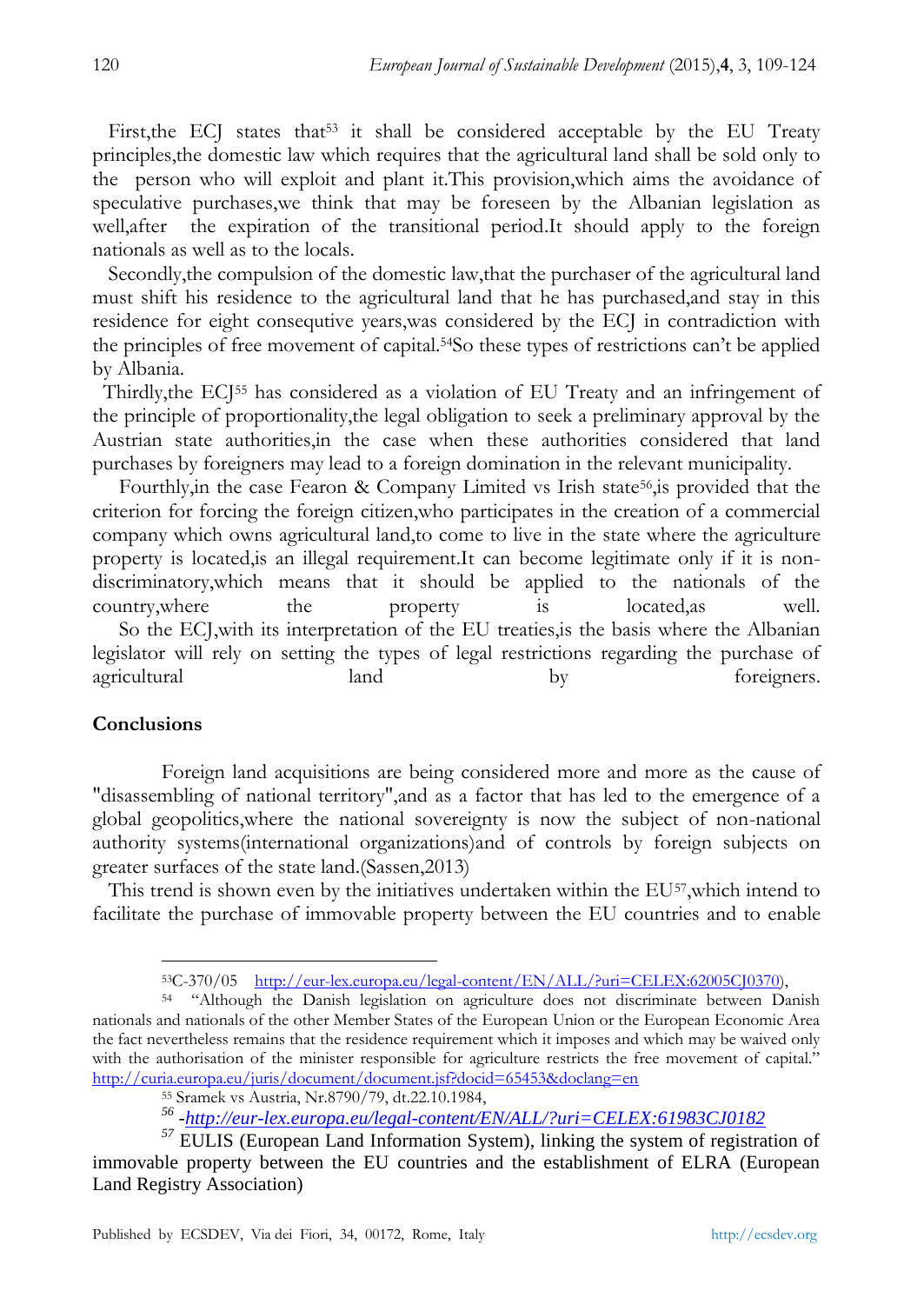each EU citizen to fulfill,at the notary of his state,all the procedures regarding the purchase of an immovable property.

 It can be concluded that the ban on acquisitions by foreigners can't be completely avoided despite the restrictions58,but there is a need for effective controls on these contracts.Even though in the Albanian legal system,"uncertainties over property ownership,delays in court procedures and weaknesses in the rule of law continue to be detrimental to the business environment.<sup> $259$ </sup> It is true that the freedom of economic activity,which means among other things the freedom to invest and the free movement of capital,(domestic and foreign),is a negative freedom.But this freedom means also that the state shall guarantee "the principle of the social state and the common good" as well,aiming at protecting the market from distortions of the freedom of economic activity.<sup>60</sup>

 But it should be noted that without an interstate political cooperation,undertaken between European countries,to fight land grabbing and land concentration,it will be difficult for Albania to fight alone this phenomenon.In an economy which becomes more global each day,it can't be contemplated the elimination of the FLA,despite the negative impact they may have,but efforts should be made by the Albanian government,in order for them to be as much sustainable for the environment and the local society as a possible. The conclusion of the paper is that in the long run Albania will benefit from purchases of land by foreigners,but there is a need for state policies and proportionate restrictions and for a gradual approach towards the opening of the sales market of agricultural land.

## **9. Recommendations**

-

 a.In Albania there are missing the research to determine whether the facilitation of the sale of land to foreigners, done right away,will be an accelerator or inhibitor factor for the economy.

 These studies should be carried not only in a resumptive way,regarding the EU integration process but there should be performed "impact investigations" before any sale transaction that will be carried out with a foreign company.This should be done in order to enable farmers who may be affected by the sale,to be informed and to give a "free and prior consent".<sup>61</sup>

 b.There should be involved all the stakeholders in the process of selling the farm land.It must be obtained a predominance of the local democracy,and must be increased

*<sup>58</sup>*Even in Poland and Slovakia, about 1% of agricultural land is owned by foreigners, although Poland, unlike Slovakia has introduced strict measures regarding the transfer of ownership to foreigners

*<sup>59</sup> Albania Progress Raport, 2013, page 16*

*<sup>60</sup>* Decision of the Constitutional Court of Albania, No. 14, dated. 21.03.2014, Official Journal, No. **12.11.04.2014** 1.11.04.2014

*<sup>61</sup> Asongu,Nguena 2014 ; Fortin, Richardson 2013*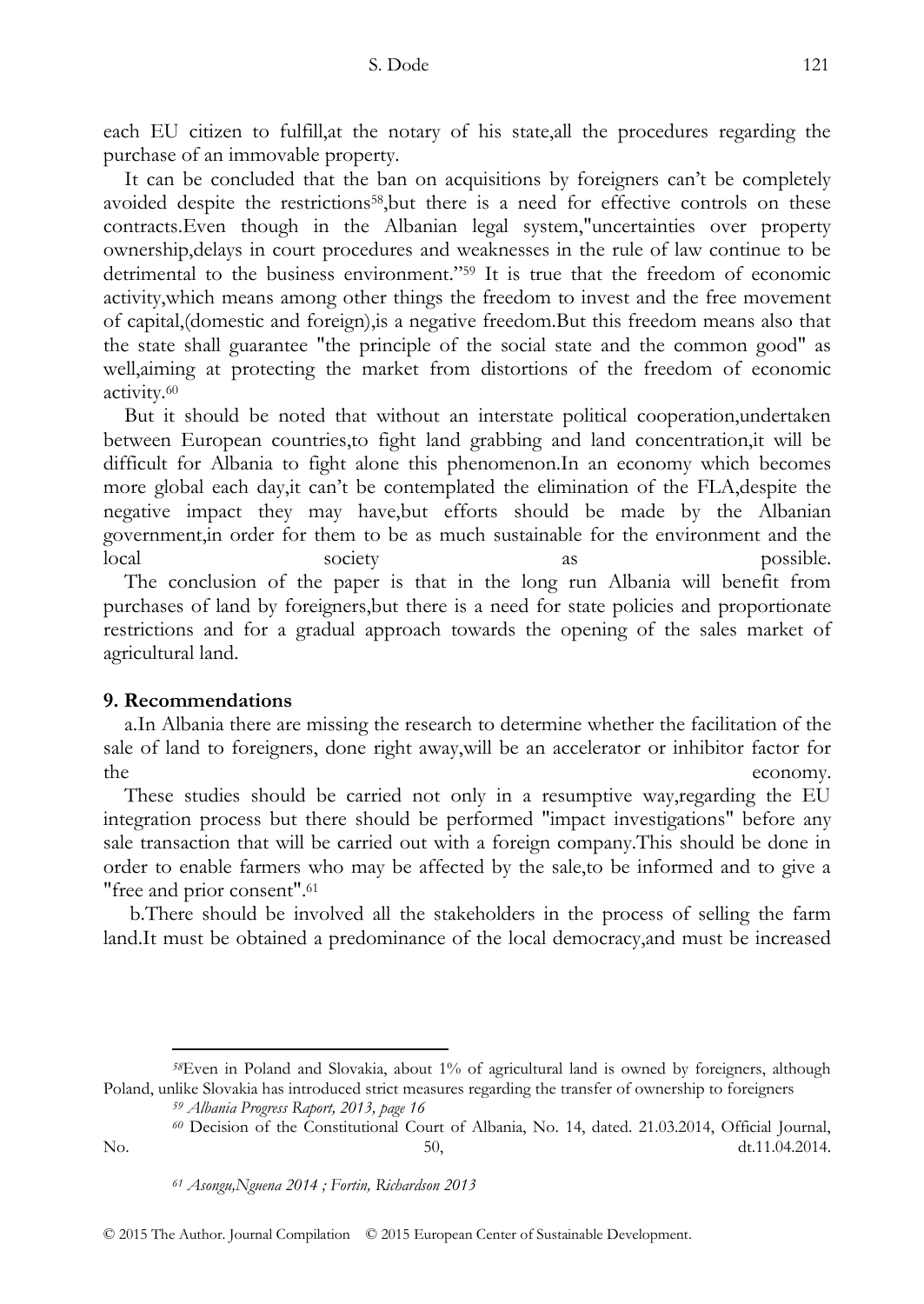the participation of the local communities in decision-making regarding land management.<sup>62</sup>

Also,negotiations with foreigners must be as transparent as possible,enabling FPI consent.<sup>63</sup>

 c.It must be improved the legal and administrative basis connected with real property transactions.There should be set up a more efficient registration system and must be completed the process of reviewing the titles of ownership on agricultural land,which will enable the transition to the land market of more agricultural land,which currently are outside the market.

 d.There must be carried out a continuous monitoring of transactions related to the sale of land to foreigners,both before and after signing the contract.It must be done a multidisciplinary study(legal,economic,environmental) on the amount of agricultural land available for the future and how it will be managed.<sup>64</sup>

 **e**.If there are imposed restrictive measures on the purchase of agricultural land by foreigners,not only must be performed studies before setting these measures,but there also should be done studies and monitoring after the application of these measures,in order to see how effective these measures have been.

 f.Land deals should be "politically acceptable".It must be prioritized the ownership of agricultural land by the people who work it effectively and not by those who buy it for different purposes rather than planting g.If foreigners buy agricultural land,it should be used only for agricultural products,and it should be aimed to eliminate as much as possible the diverting of destination of agricultural land.Agricultural products derived from these investments should be intended to be sold initially in Albania,if there is a need for them,and then out of the local market.

#### **References:**

-

- Matias E. Margulis, McKeon. N& Saturnino M. Borras Jr. Globalizations , 2013, "Land Grabbing and Global Governance.Critical Perspectives." Special Issue: Land Grabbing and Global Governance, [Volume 10,](http://www.tandfonline.com/loi/rglo20?open=10#vol_10) [Issue 1,](http://www.tandfonline.com/toc/rglo20/10/1) 2013 ,DOI:10.1080/14747731.2013.764151
- Wood.S, 2004, "A Common European Space? National Identity, Foreign Land Ownership and EU Enlargement: The Polish and Czech Cases", Geopolitics , [Volume 9](http://www.tandfonline.com/loi/fgeo20?open=9#vol_9), [Issue 3](http://www.tandfonline.com/toc/fgeo20/9/3), pages 588-607.
- Gautier.H,Nussbaumer.M, 1998, "Easing of swiss Rule on Acquisition of real Estate by foreigners.". Journal" International legal practitioner"
- Ianni.E, 2012,"Land Acquisitions and Rural Poverty: Unveiling Ambiguities in the District of Caia (Mozambique)‖, Journal Environment and Natural Resources Research; Vol. 2, No. 3; 2012 ISSN 1927-0488 E-ISSN 1927-0496.

*<sup>63</sup>***free, prior and informed consent.**

*<sup>62</sup>* Which in Albania is really problematic, since few local referenda have been held after the establishment of the democratic state in 1991.

*<sup>64</sup>* We can mention here the case of Albanian hidropower buildings. In the years 2000-2015 there were carried out major expropriations in favor of foreign firms (and local as well) in order to construct hydropower plants.But only recently, in 2015, it was found that these hydropower plants have caused irreparable damage to the environment, due to the lack of studies, or even though studies were carried out, they have not been conducted with seriousness.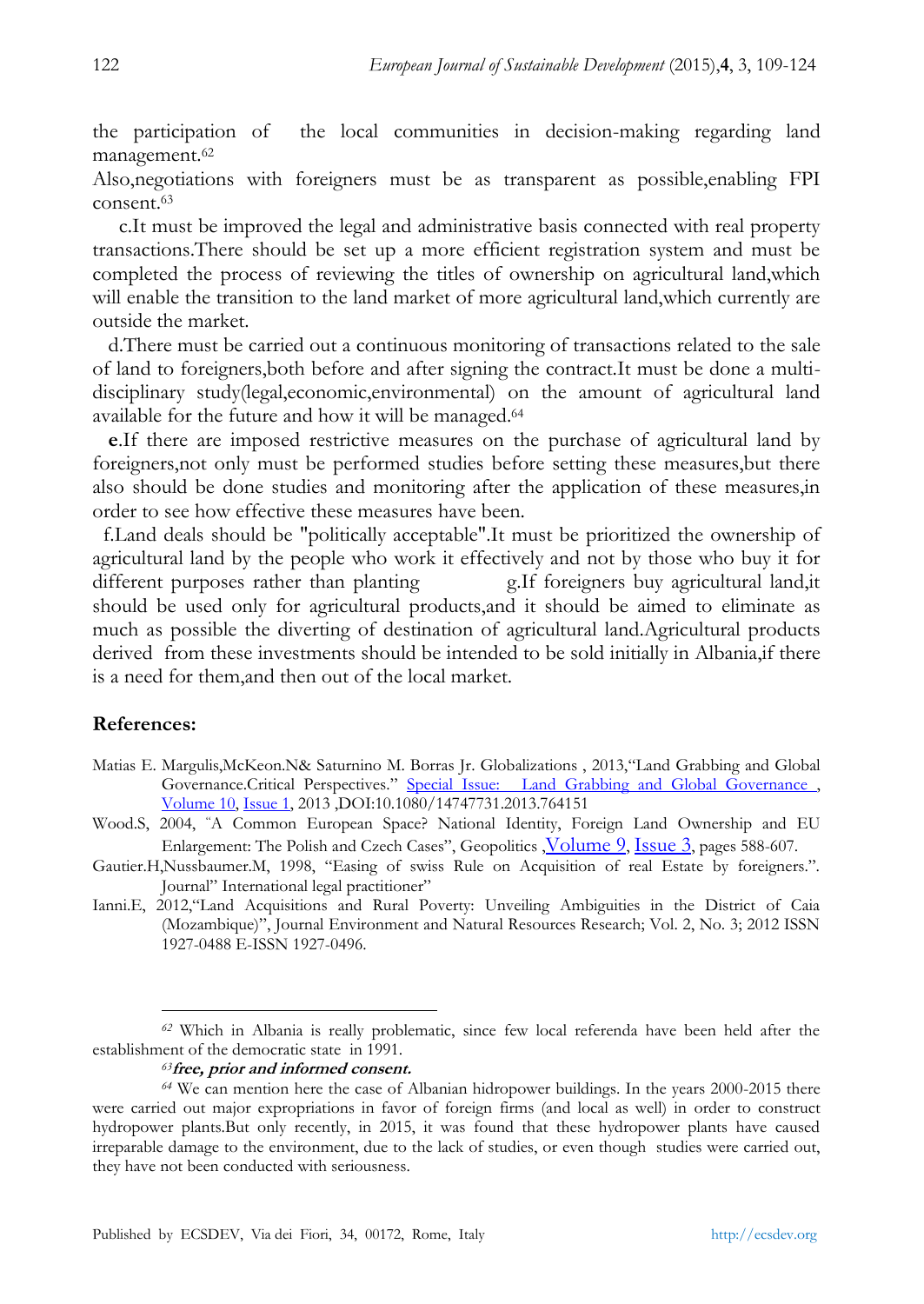- Thale.,K, 2013," Large-Scale Land Acquisitions andSocial Conflict in Africa", Conference paper for discussion at:Food Sovereignty: A Critical Dialogue,International Conference, September 14-15, 2013
- Geisler.M,2011, "Dispossession: Land Grabbing as New Enclosures in Contemporary Ethiopia By Fouad,", Paper presented at the International Conference on Global Land Grabbing , **6-8 April 2011.**
- White.R, 2012, "Land Theft as Rural Eco-Crime", International Journal of Rural Criminology, Volume, 1, Issue 2 (November), 2012.
- ASONGU.A;NGUENA.L, 2014, "Equitable and Sustainable Development of Foreign Land Acquisitions: what have we learnt on policy syndromes and implications", African Governance and development Institute,A G D I Working Paper WP/14/001 ,January 2014.
- Fortin.E,Richardson.B, 2013, "Certification schemes and the governance of land: enforcing standards or enabling scrutiny?", Journal Globalizations, Vol.10 (No.1). pp. 141-159. ISSN 1474-7731, Official URL:<http://dx.doi.org/10.1080/14747731.2013.760910>
- Wolford, Wendy, et al. 2013, "Governing global land deals: the role of the state in the rush for land." Journal Development and Change 44.2 (2013): 189-210. Official URL: http://onlinelibrary.wiley.com/doi/10.1111/dech.12017/full
- Li Liu, 2012, "Land acquisition in Africa for agricultural purposes. The case of sugar cane plantation and sugar mill in Ethiopia".
- Pedlowski.M, 2012, " MEGA-PROJECTS AND STATE-DRIVEN LAND GRABBING IN BRAZIL: VIOLENCE AND DISPOSSESION IN THE NAME OF ECONOMIC DEVELOPMENT‖, International Conference on Global Land Grabbing II,October 17‐19, 2012
- Djane.S,2012, "Making Land Acquisitions Responsible through Soft Law.The Limitations and Potentials of the Responsible Agricultural Investment Initiative "
- [http://lup.lub.lu.se/luur/download?func=downloadFile&recordOId=2544532&fileOId](http://lup.lub.lu.se/luur/download?func=downloadFile&recordOId=2544532&fileOId=2702106)  $=2702106, 2012$  $=2702106, 2012$
- CEPS, European Community,Centre for European Policy Studies, 2009, " LAND &EU ACCESSION REVIEW OF THE TRANSITIONAL RESTRICTIONS BY NEW MEMBER STATES ON THE ACQUISITION OF AGRICULTURAL REAL ESTATE.
- France, Ministry of Foreign and European affairs, 2010, "Large-Scale LandAcquisition and ResponsibleAgricultural Investment.For an approach respecting Human Rights, Food Securityand Sustainable Development." June 2010
- United Nations Interagency Framework Team for Preventive Action," Toolkit and guidance for preventing and managing land and natural resources conflict." 2012
- UNDIRECTORATE-2011, GENERAL FOR EXTERNAL POLICIES OF THE UNION, , POLICY DEPARTMENT AD-HOC BRIEFING, "AN ASSESSMENT OF THE EFFECTS OF LAND OWNERSHIP AND LAND GRAB ON DEVELOPMENT, WITH A PARTICULAR FOCUS ON SMALL HOLDINGS AND RURAL AREAS."
- Hodgson.S, Cullinan.C,Campbell.K, 1999, "Land OWNERSHIP AND FOREIGNERS: A COMPARATIVE ANALYSIS OF REGULATORY APPROACHES TO THE ACQUISITIONAND USE OF LAND BY FOREIGNERS", EnAct International, FAO LEGAL PAPERS, ONLINE #6.
- Jarocki.L, 2013 "International Land Acquisition in the Polish Legal System and Its Impact on Economic Development",[www.lawanddevelopment.net/img/2013papers/LukaszJarocki.pdf](http://www.lawanddevelopment.net/img/2013papers/LukaszJarocki.pdf)
- Raugalaite.Jm 2012, "The Acquisition of Agricultural Land in Lithuania by Foreigners.Case study of Lithuania." Aalborg Universitet.
- COMMISSION STAFF WORKING DOCUMENT ,ALBANIA,2013 PROGRESS REPORT, Brussels, 16.10.2013
- Swinnen.J,Vranken.L, 2010, "Review of the transitional restrictionsmaintained by Bulgaria and Romania withregard to the acquisition of agricultural realEstate."Final Report, Centre for European Policy Studies (CEPS)
- REPORT FROM THE COMMISSION TO THE COUNCIL, 2010, "Review of the transitional measures regarding the acquisition of agricultural real estate foreseen in the Accession Treaty 2005", EUROPEAN COMMISSION, Brussels.